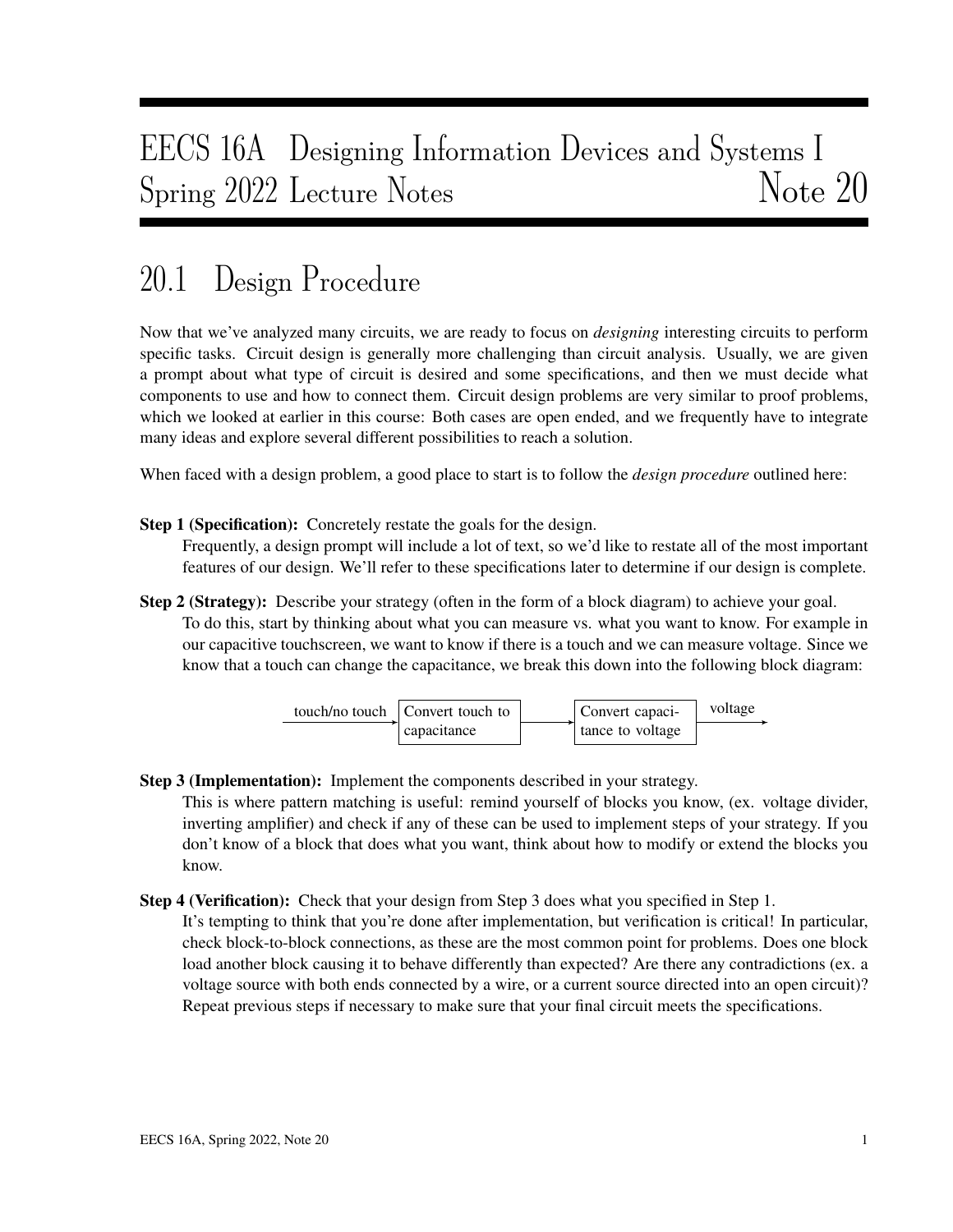### 20.2 Design Example: Countdown Timer

Let's practice the design procedure with an example: Your boss comes to you and asks you to build a countdown timer that will turn on an LED 2 sec after a button is pressed. She tells you that the LED turns on when 2V is applied across it.



**Step 1 (Specification):** Build a circuit that, after a button is pressed, measures 2 seconds and then applies two volts across an LED.

Step 2 (Strategy): Let's figure out a strategy to tackly this problem: When the button is pressed we'd like to turn on a times. Then we'll need to know if the time elapsed has reached 2 sec, which we can determine with a comparator. When our comparator tells up that the time has exceeded 2 sec, we want to apply 2 V across the LED. This is summarized in the following block diagram:



Note that "time" will need to be represented as either a current or voltage, since those are the only circuit quantities we can control. Therefore, we will also have to determine what current/voltage is equivalent to 2 sec in our representation.

Step 3 (Implementation): Now we'd like to implement each of the blocks above. To do this, we start by considering which component(s) could be used to build each block.

The first block we need to build is to "start the timer." What component can changes based on a user input? A switch — we will assume we have a switch that either opens or closes when the button is pressed.

The next block is the timer itself. To build a timer, we need a component that changes either voltage or current as a function of time. A resistor won't work because its IV relationship is static in time. But a capacitor is a good candidate since it's IV relationship is time-varying. We know that for a capacitor:

$$
I_c = C \frac{dV_c}{dt} \tag{1}
$$

This relationship is easiest to work with when the current is constant, so let's apply a constant current source over the capacitor: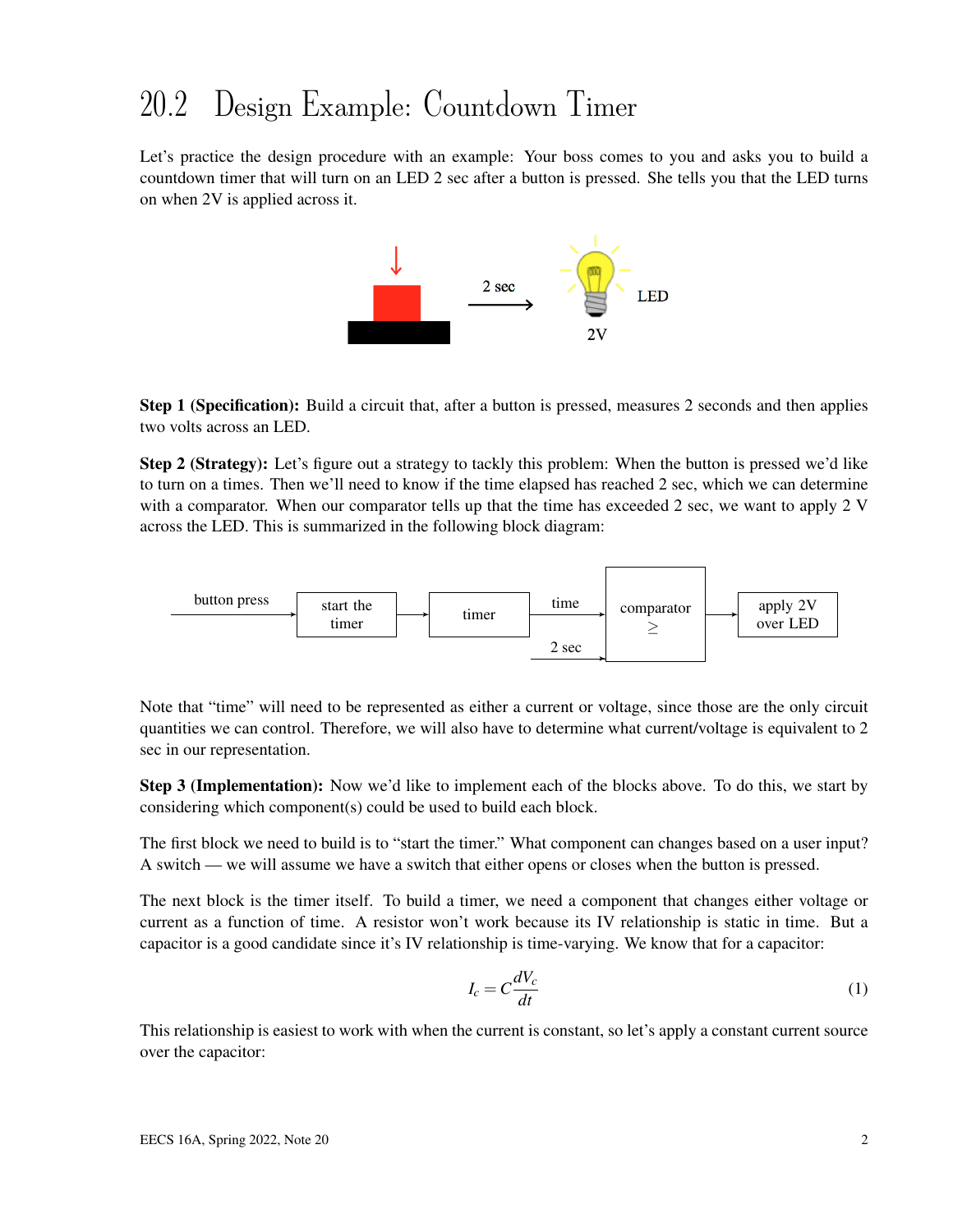

By integrating both sides of Eq. (1) (or referring to the lecture notes on capacitors) we can derive that

$$
V_c(t) = \frac{I_s}{C_{ref}}t + V_c(0)
$$
\n
$$
\tag{2}
$$

where the voltage is linearly increasing with time.



Let's combine our first two blocks: the switch and the timer:



When the switch closes at  $t = 0$ , we start charging the capacitor. The voltage over the capacitor will indicate how much time has elapsed since the switch closed (i.e. since the button was pressed).

Now let's look at the third block of our block diagram, the comparator. As the name indicates, a good circuit element for this block is an op-amp used as a comparator (meaning, the op-amp is not in negative feedback). Based on our block diagram, we'd like one input to the comparator to be the timer output, and the other input should be a static voltage representing 2 sec.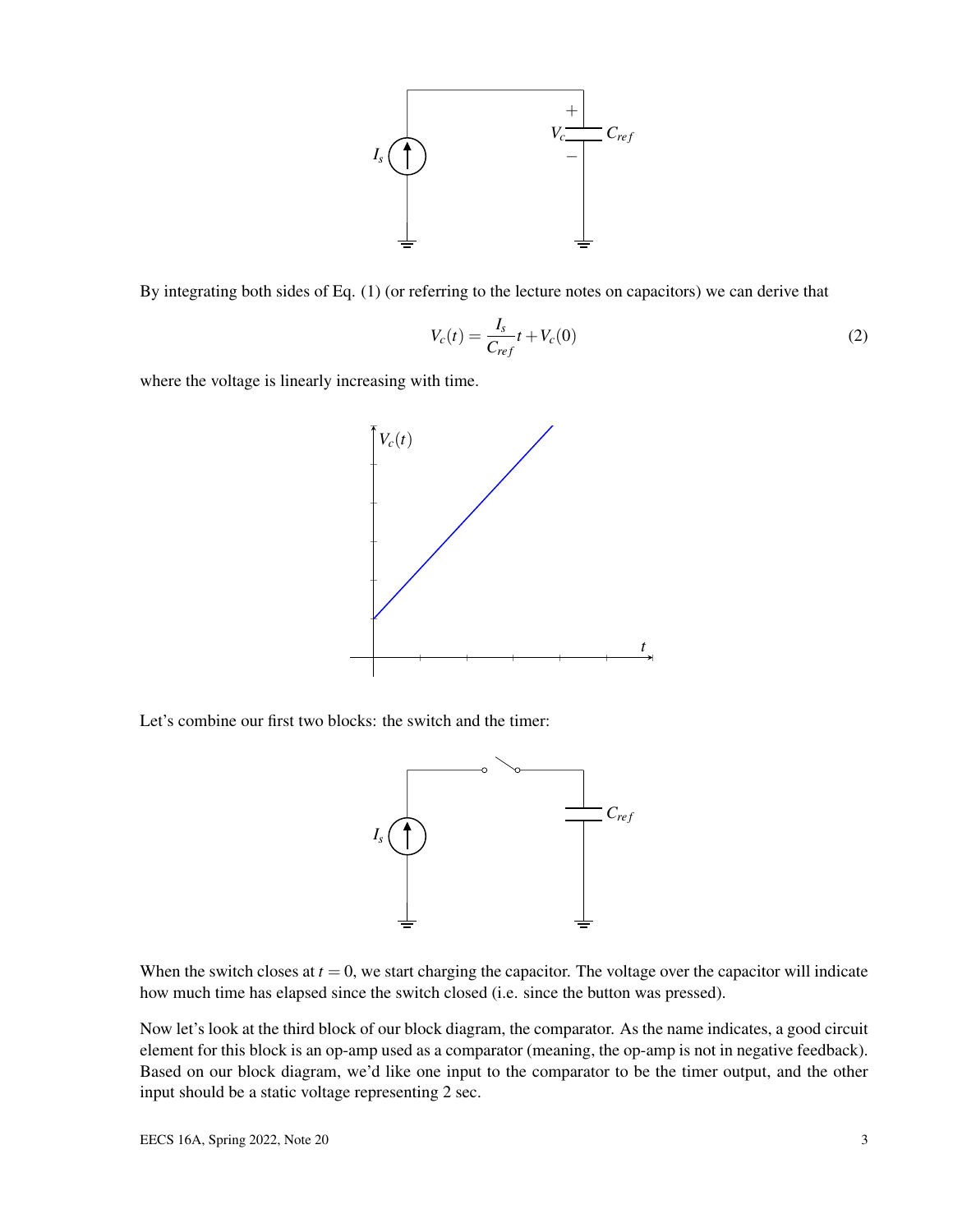

We choose  $V_{ref}$  to be set equal to the voltage on the capacitor after charging for 2s (assuming the capacitor is initially uncharged):

$$
V_{ref} = \frac{2I_s}{C_{ref}}\tag{3}
$$

If the voltage across  $C_{ref}$  becomes higher than  $V_{ref}$ , the comparator outputs  $V_{DD}$ . From our problem specification, we know that we want to apply 2*V* over the LED to turn it on, so we set  $V_{DD} = 2V$ .

Our final block from the diagram is to apply 2*V* over the LED. We do this by connecting one terminal of the LED to ground and the other to the op-amp output.

Step 4 (Verfication): Now, that we have a complete design, we must verify that it works as desired. Since we designed each block separately, there may be mistakes when they are connected.

Let's consider what happens before the button is pressed. The left hand side of the circuit looks like this:



Uh oh – this is a contradiction! To see why, we apply KCL at the upper left node:

$$
I_s = I_L \tag{4}
$$

*Is* is the constant current supplied by the current source, *I<sup>L</sup>* is the current flow into the switch. Before the button is pressed, *I<sup>L</sup>* must equal 0 since there is an open circuit. However, the current source guarantees that *Is* is nonzero. These two equations cannot simultaneously be true, leading to a mathematical contradiction. In real life, at least one of the elements will not behave as expected, possibly causing elements to break. Therefore, we'd like to think of a new circuit that achieves our goals without any mathematical contradictions. To do this we can add another switch in the circuit: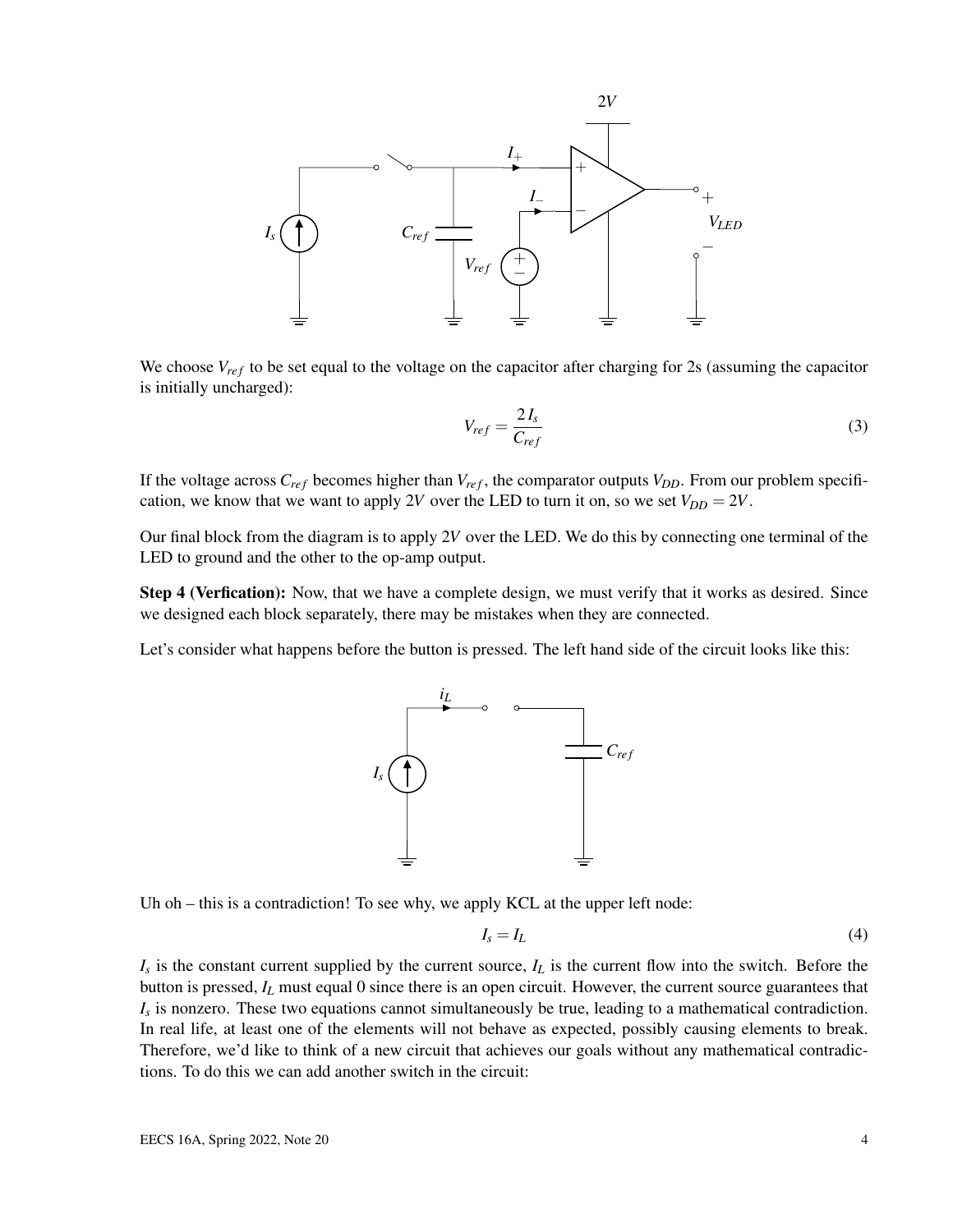

Before the button is pressed, the switch is closed and can be replaced by a wire. In this case, the current from the current source can flow through this wire to ground, eliminating the contradiction that happened before. In addition, when the switch is closed, it connects the top of the capacitor to ground, so the voltage drop over the capacitor remains constant at 0.



After the button is pressed, the switch is off and can be replaced by an open circuit, and everything functions as it did before.



This change in circuit architecture has another important benefit: it guarantees that the initial voltage on the capacitor is 0V. This is important because we used this assumption when setting  $V_{ref}$  in Eq.(3). Without this change, we would not know the initial voltage, and therefore we could not choose  $V_{ref}$  to correctly correspond to 2 sec.

We put all of this together into our final design, where the switch is initially closed and it opens when the button is pressed.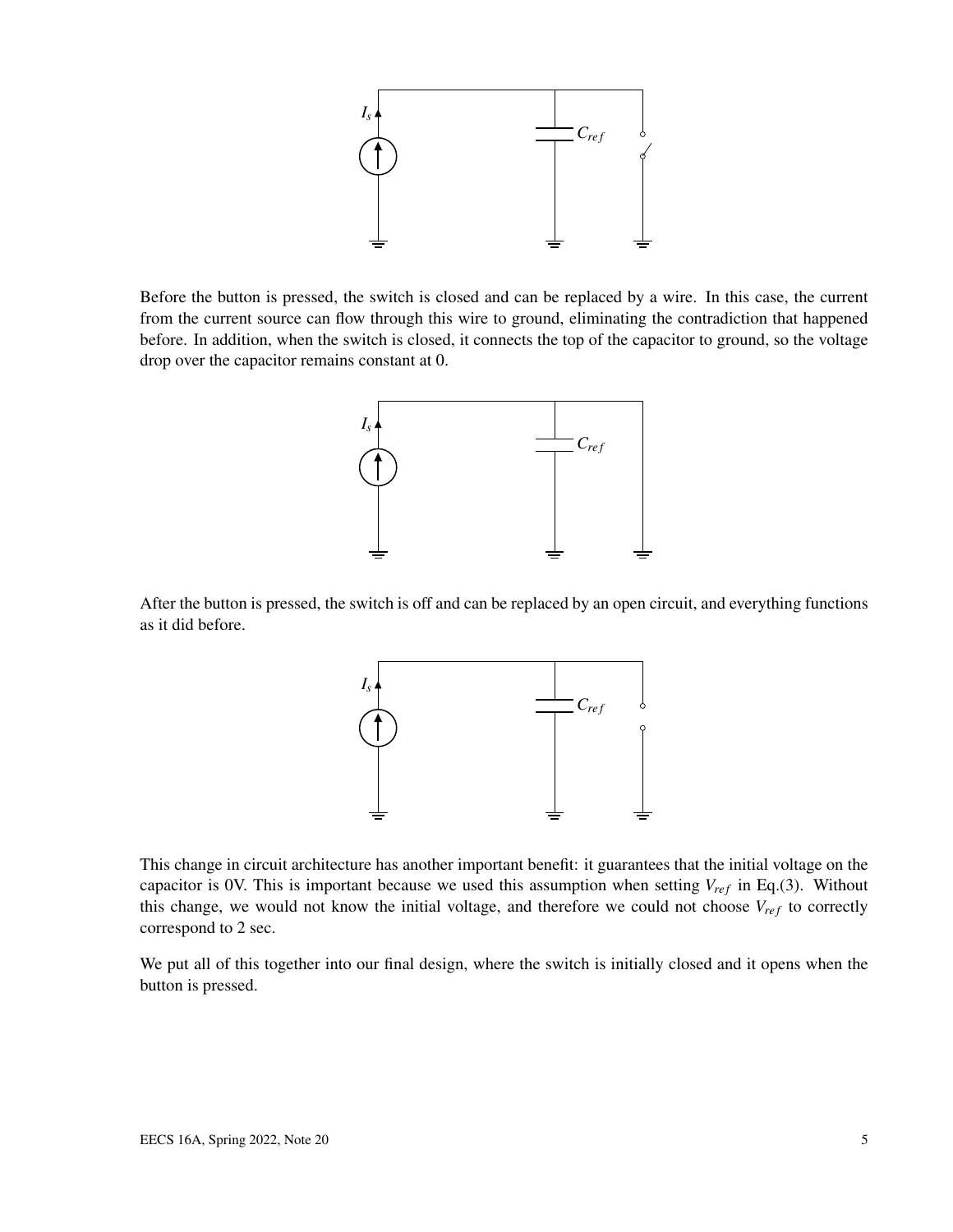

Can you build this countdown timer in lab? Almost! The only thing that is missing is the current source. In the next section, we'll explore building an ideal current source out of commonly available components.

## 20.3 Design Example: "Almost" current source

In this section, we will use resistors, voltage sources, and op amps to build a current source. We want a source that can be used as the current source in the countdown timer above. Let's follow our design procedure.

Step 1 (Specification): First we restate the problem clearly: Build a current source that outputs constant current, *I<sup>s</sup>* , regardless of the voltage across it.

Step 2 (Strategy): We can use a voltage source, but we need a way to transform the voltage into a constant current. Ohm's law tell us

$$
I=\frac{V}{R},
$$

so maybe we can use a resistor to convert the voltage source output, *V<sup>s</sup>* , into a constant current, *I<sup>s</sup>* . This is summarized in the following block diagram:



Step 3 (Implementation): Based on our strategy from Step 2, we make our first attempt to build the current source. Let's take a voltage source and connect it to a resistor:

#### Attempt #1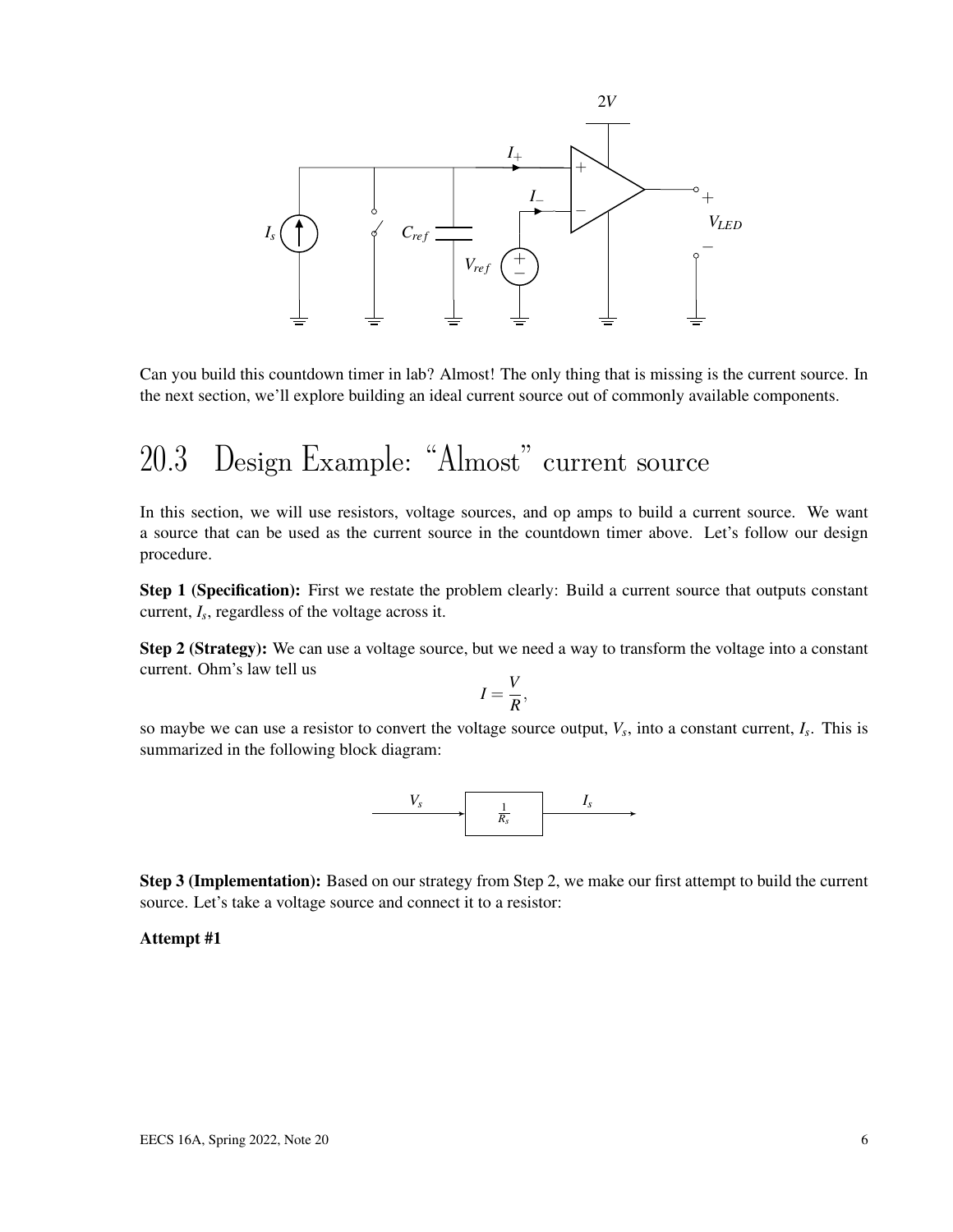

In the above circuit,

$$
u_1 = V_s \tag{5}
$$

$$
I_s = \frac{V_s}{R} \tag{6}
$$

This looks promising, but if we hook up an element between  $u_2$  and ground, we find that the current through  $R_s$  is no longer the constant  $I_s = \frac{V_s}{R_s}$  $\frac{V_s}{R_s}$ . For example, if the element is a resistor  $R_l$ , then the current drops to  $I_s = \frac{V_s}{R_s +}$  $\frac{V_s}{R_s+R_l}$  .



Recall that it is important to guarantee a constant current output from the current source regardless of the element added to the circuit. We need to modify our design.

Attempt #2 Although our Attempt 1 was unsuccessful, we have learned an important lesson: if we can somehow set  $u_2$  to 0*V* without physically connecting it to ground, then the current through  $R_s$  will always equal  $\frac{V_s}{R_s}$  ( $I_s = \frac{u_1 - u_2}{R_s}$  $\frac{-u_2}{R_s} = \frac{V_s - 0}{R_s}$  $\frac{s-0}{R_s}$ ). Do we know of an element that can set two points to have the same voltage without physically connecting them? Yes! According to golden rule #2, we can set both *U*<sup>+</sup> and *U*<sup>−</sup> to 0*V* if an op amp circuit is in negative feedback.

Indeed, we will now use an op amp to build a current source!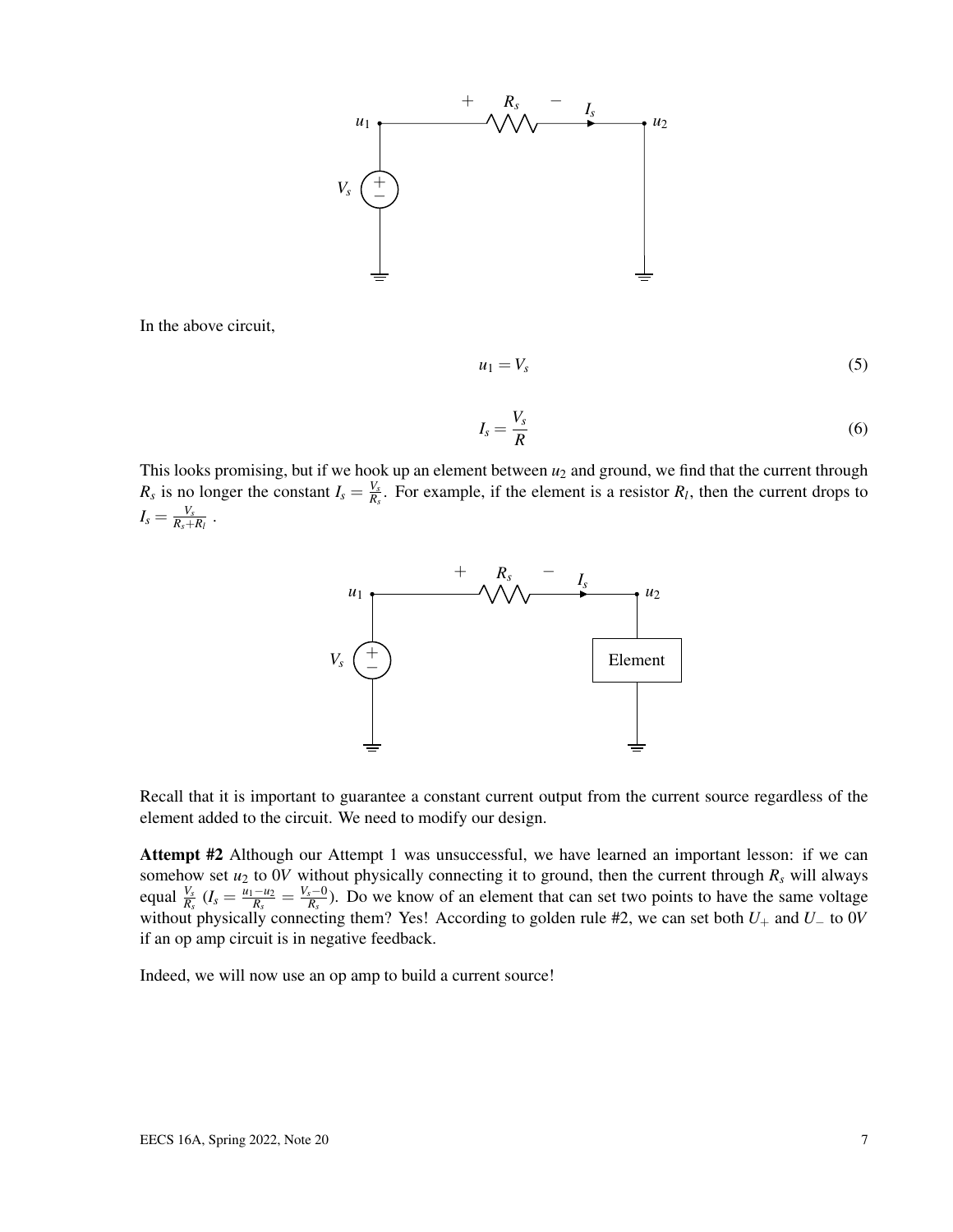

According to golden rules:

$$
I_{-}=0\tag{7}
$$

$$
U_- = U_+ = 0V \tag{8}
$$

We also know that the current across  $R_s$  will always be:

$$
I_s = \frac{u_1 - u_2}{R_s} \tag{9}
$$

Solving the above equations, we can get the value of *I<sup>s</sup>* :

$$
I_s = \frac{V_s}{R_s} \tag{10}
$$

By setting *u*<sup>2</sup> (*U*−) to 0*V* by using a negative feedback circuit, we have successfully built a current source! It is important to keep in mind setting  $u_2$  to 0*V* by using a negative feedback circuit is very different from physically connecting the node of  $u_2$  to ground. If we physically connect  $u_2$  to ground by adding a wire between  $U_-\$  and  $U_+$  our circuit looks something like this:

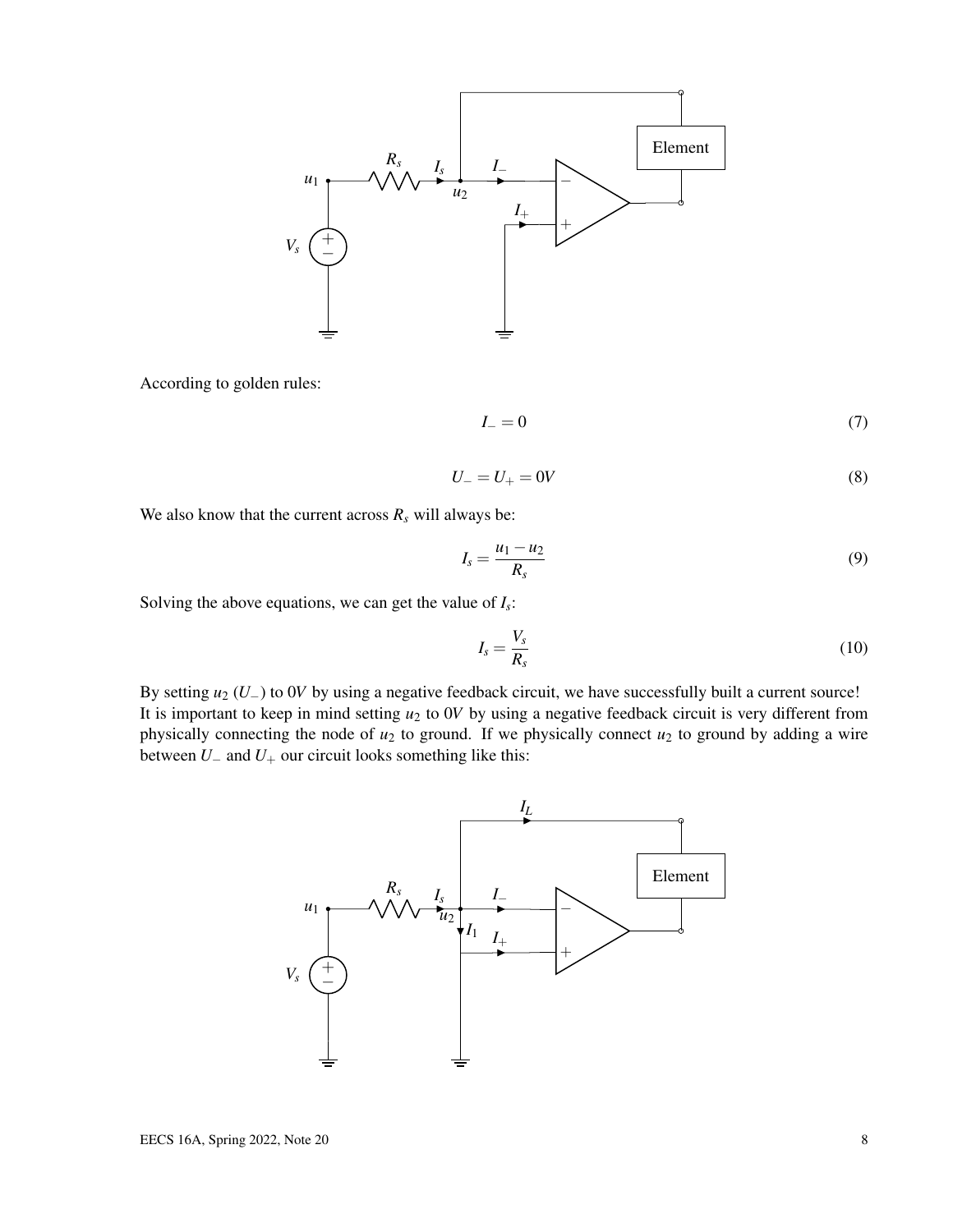In this case, *I<sup>L</sup>* will become 0*A* because all of the current will flow through the wire between *U*<sup>−</sup> and *U*<sup>+</sup> (in other words,  $I_1 = I_s$ ). Therefore we cannot physically connect  $U_-\$  to ground.

Step 4 (Verification): Now let's go back to our correct version (where *U*<sup>+</sup> and *U*<sup>−</sup> are not connected) and hook up a resistor  $R_L$  to the circuit and prove that current flow through  $R_L$  is constant:



According to KCL:

$$
I_L = I_s = \frac{V_s}{R_s} \tag{11}
$$

From *I<sup>L</sup>* equation, we can see immediately that *I<sup>L</sup>* is not affected by changes in *RL*. How does the circuit maintain the constant current flow through *RL*? The op-amp outputs a negative voltage to maintain the constant current. In other words, the op-amp sets a voltage drop across  $R_L$  such that

$$
V_{R_L} = \frac{V_s}{R_S} R_L. \tag{12}
$$

We've now verified that our current source works for a resistor load. However, we also want this source to work in our countdown timer, which is more complicated. To verify that our complete countdown timer works, we'll connect our current source, then analyze the result. Recall that the first part of the timer looks like this:



When we add our current source, the circuit becomes: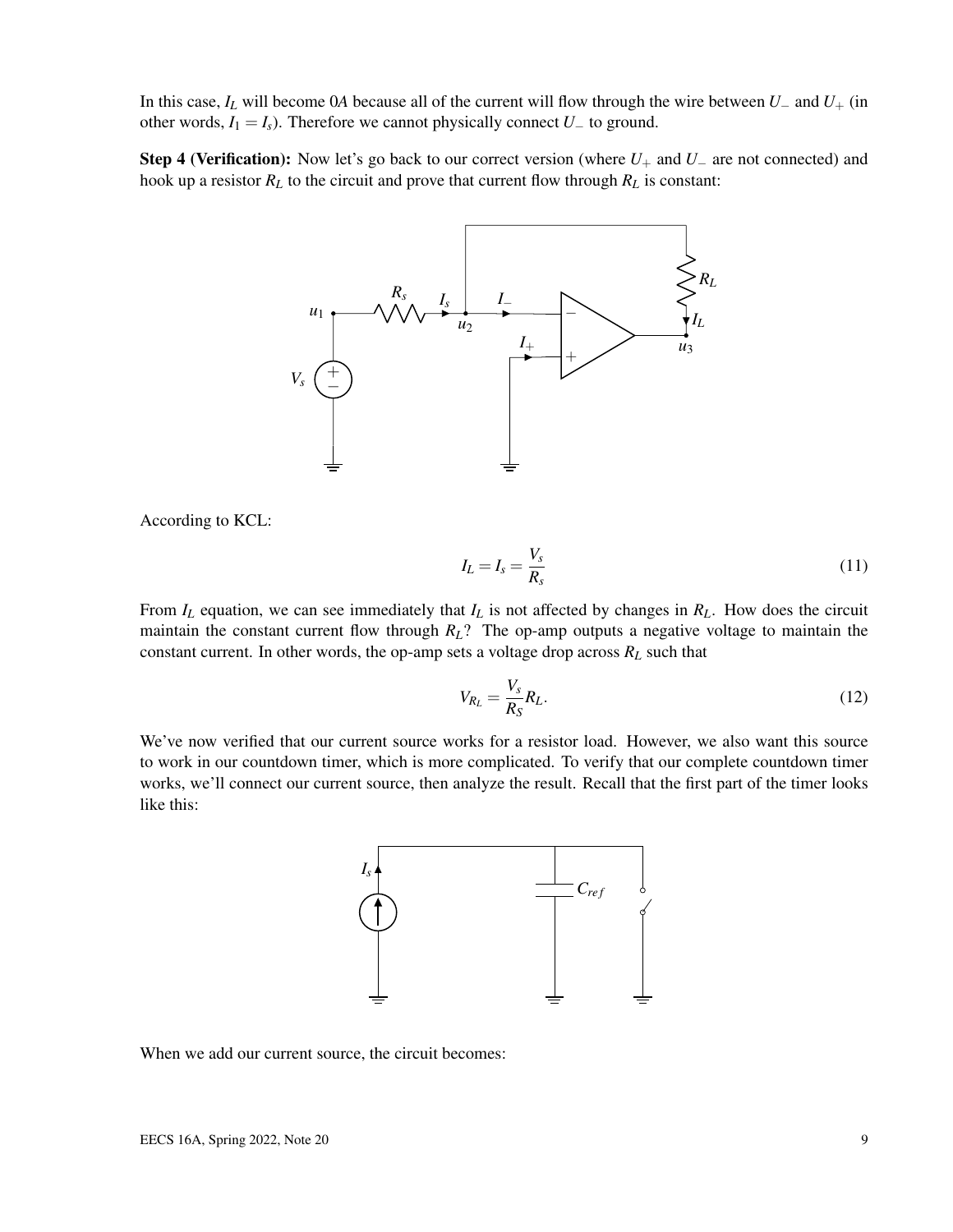

Let's consider the case after the button is pressed and the switch is open. We are supposed to be charging the capacitor to keep track of time. However,  $u_3$  is connected to ground, and  $u_2 = 0V$  by the second golden rule. Therefore, the voltage across  $C_{ref}$  is

$$
V_{time} = u_2 - u_3 = 0V - 0V = 0V \tag{13}
$$

which means that the voltage is not increasing with time as desired!

In addition, there is even a worse problem: For the op-amp to be in negative feedback, the controlled voltage source inside the op-amp must make small changes to compensate for changes in the input. However, since the output of the op-amp is always 0V, there is no feedback and we cannot assume the second golden rule. The fix to solve this problem is to get rid of the ground connection at *u*3.



Now we analyze the circuit above:

$$
I_s = C_{ref} \frac{dV_{time}}{dt}
$$
 (14)

$$
I_s = C_{ref} \frac{d(u_2 - u_3)}{dt}
$$
\n<sup>(15)</sup>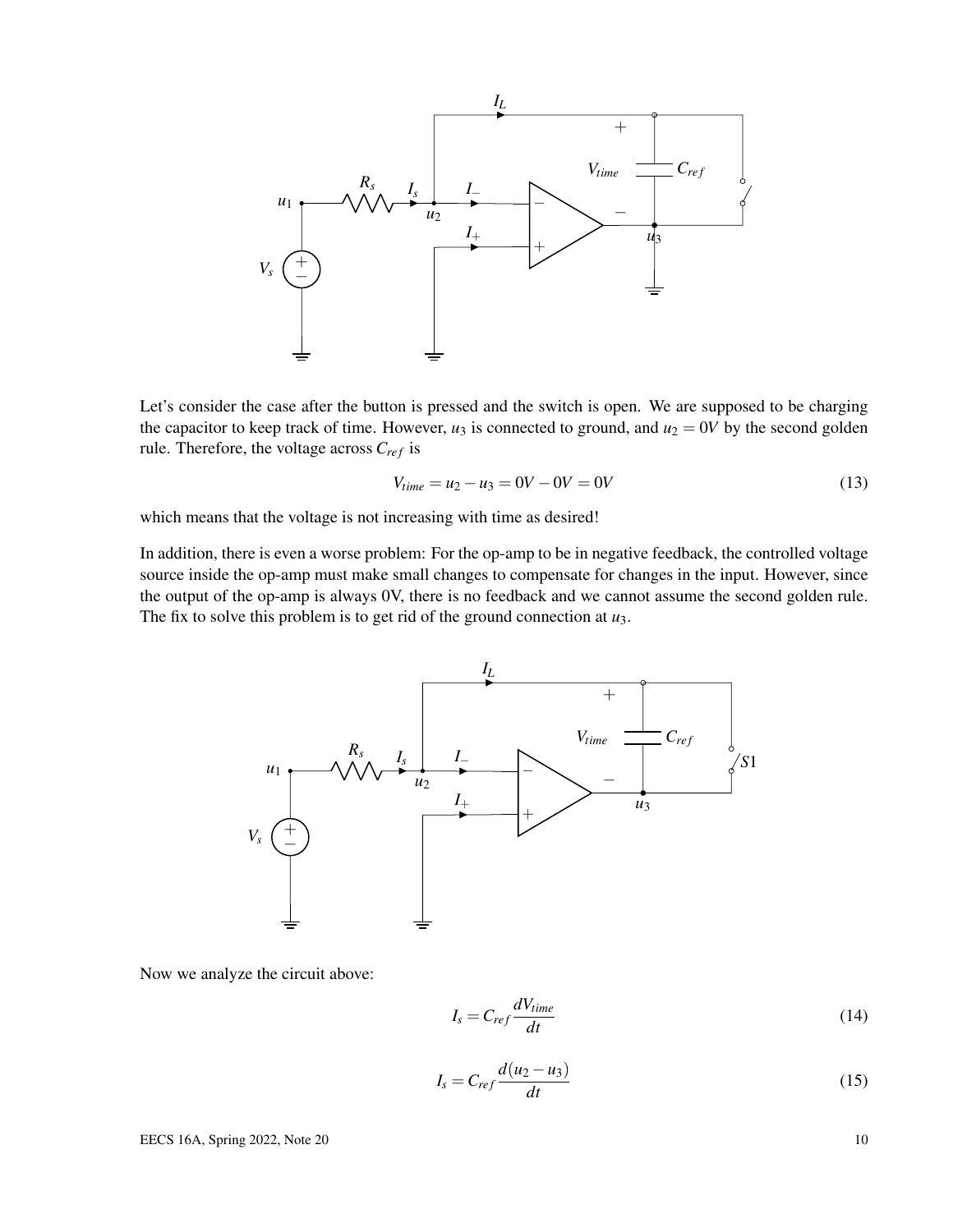According to the second golden rule,  $u_2 = 0V$ .

$$
I_s = C_{ref} \frac{d(0V - u_3)}{dt} = C_{ref} \frac{d(-u_3)}{dt}
$$
 (16)

Solving the above equation:

$$
u_3(t) = -\frac{I_s}{C_{ref}} \times t + u_3(t = 0s)
$$
 (17)

 $u_3(t)$  is dependent on the initial value  $u_3(t = 0s)$ . Before touch, the switch *S*1 is closed, which sets  $u_3(t = 0s)$ to 0*V*. Therefore,

$$
u_3(t) = -\frac{I_s}{C_{ref}}t = -\frac{V_s}{R_s C_{ref}}t
$$
\n(18)

Note there is a term  $R_sC_{ref}$  in the denominator. What are the units of  $R_sC_{ref}$ ?

Unit of 
$$
RC = \frac{\text{volts}}{\text{ampere}} \times \frac{\text{columns}}{\text{volt}} = \frac{\text{columns}}{\text{ampere}} = \frac{\text{columns}}{\frac{\text{columns}}{\text{second}}} = \text{seconds}
$$
 (19)

The units of *RC* are seconds. This comes up frequently in the timing analysis of circuits.

#### Caveats of the "Almost" Current Source

Although this current source has many things in common with an ideal current source, there 2 important points where it differs:

- Do not connect the output of the current source to ground externally. Doing so may force *Vout* of the op-amp to 0*V* and lead to nonidealities.
- The circuit element we hook up to the current source must still keep the op-amp circuit in its negative feedback state. Being in negative feedback allows us to set the node *u*<sup>2</sup> to 0*V* without physically connecting it to ground and hence allows a constant current output.

#### 20.4 Capacitive Touchscreen Revisted

In this section, we'll use our current source design to implement an alternative capacitive touchscreen. Recall that the presence or absence of a finger changes the capacitance between two electrodes, *C*eq, E1-E2. As mentioned in lecture, we can design the following circuit to detect these changes:

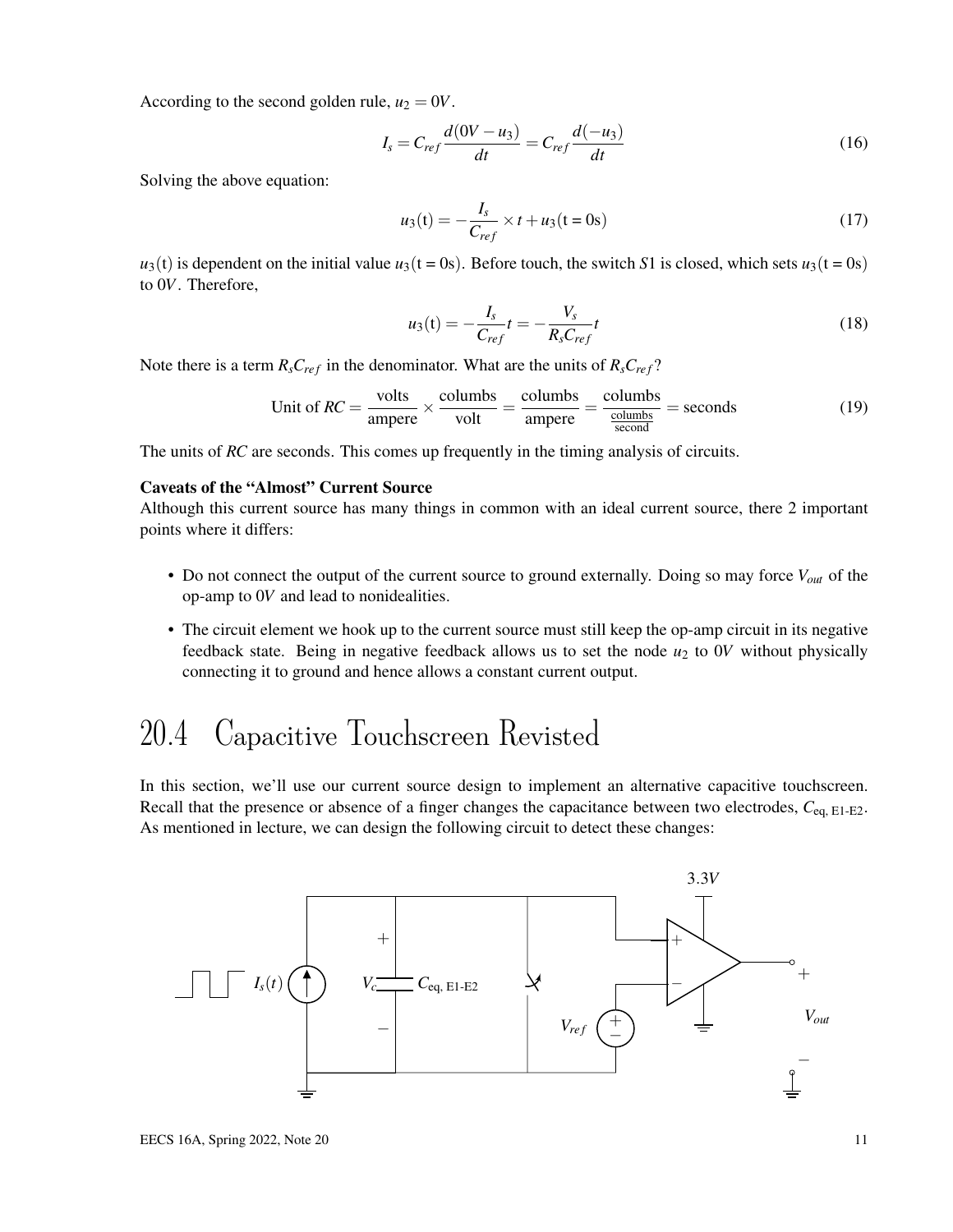Here, the current source,  $I_s$ , outputs a period square wave that alternates between  $I_1$  and  $-I_1$ . The voltage over the capacitor  $V_c$  increases linearly, with a slope that depends on  $C_{eq, E1-E2}$ . The switch is opened at  $t=\frac{T}{4}$  $\frac{1}{4}$ .



The periodic current source is critical in this design, but not readily available. Can we use our design of the "almost" current source in our capacitive touchscreen? The "almost" current source outputs a constant current, while we need a periodic current (shown in red above). However, we can achieve this by powering the "almost" current source with a periodic voltage instead of a constant voltage:



*V<sup>s</sup>* has the following time-varying response: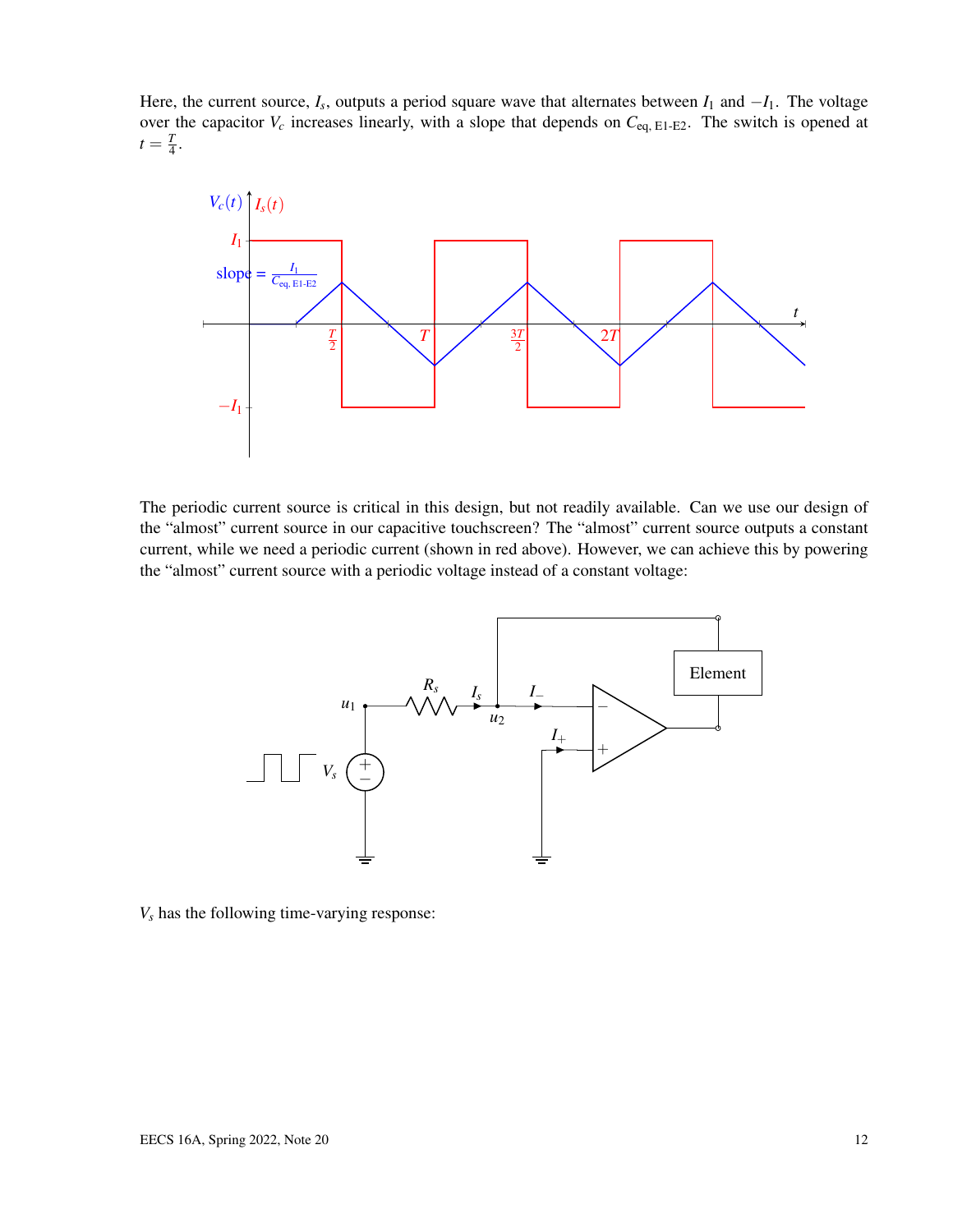

Since  $I_s = \frac{V_s}{R_s}$  $\frac{V_s}{R_s}$ , the current supplied to the load element will be either  $\frac{V_1}{R_s}$  or  $-\frac{V_1}{R_s}$  $\frac{V_1}{R_s}$ . Now let's attach this current source to our touchscreen circuit.



Let's look at the op-amp on the right side. Note that it's positive terminal is directly connected to  $u_2$ , and  $u_2 = 0$ . This means that  $u_+$  of the right most op-amp is always zero and does not depend on the capacitance *C*eq,E1-E2. Therefore, *Vout* cannot detect changes in *C*eq,E1-E2 and the circuit does not work as intended.

How can we fix this? We should not connect  $u_2$  to the op-amp. Instead we can connect the other end of the capacitor as follows: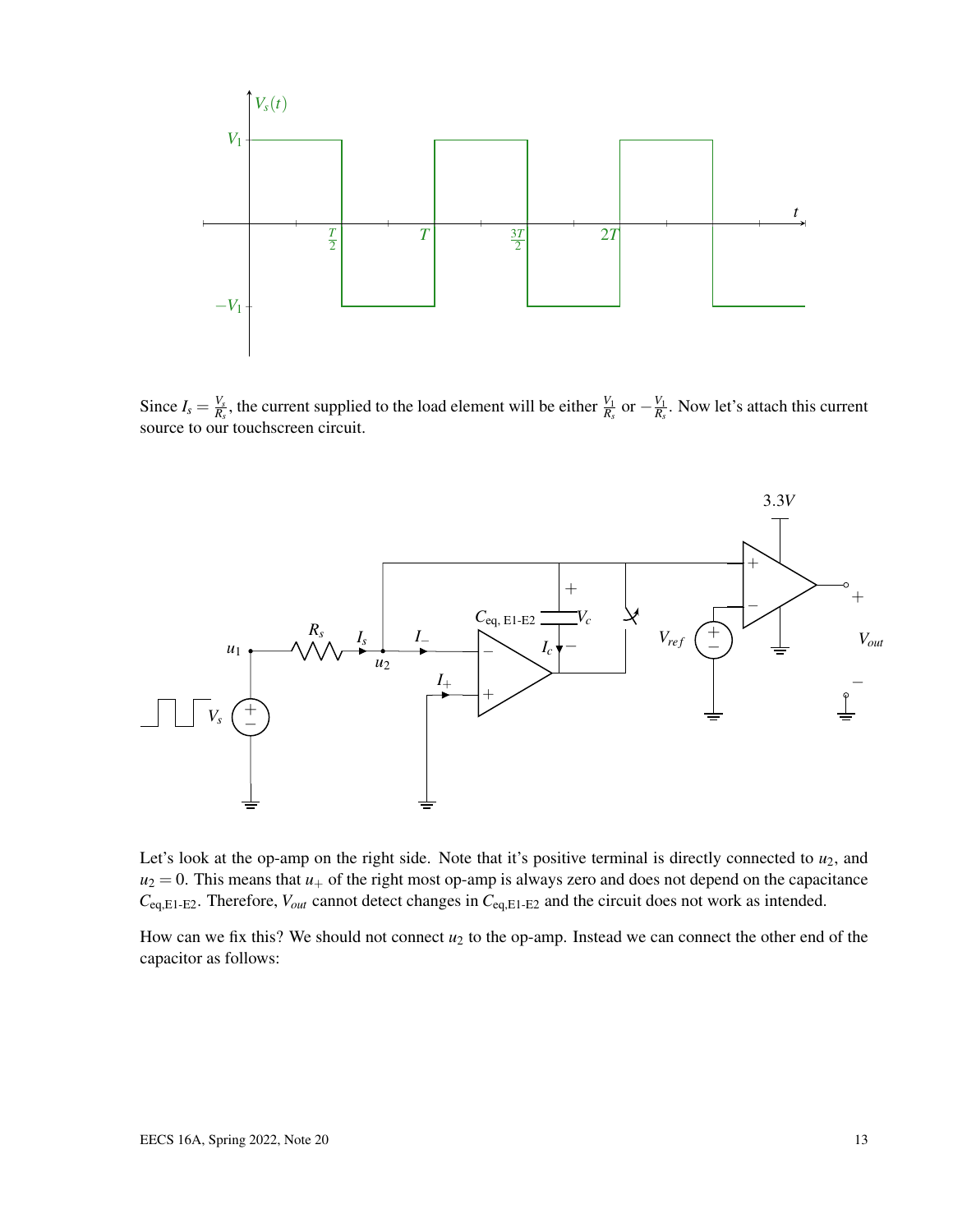

By the second golden rule (applied to the left op-amp),  $u_2 = U_+ = 0V$ . We can use KVL to determine that

$$
u_3 = u_2 - V_c(t)
$$
  
=  $-V_c(t)$ 

This is good because *u*<sub>3</sub> will depend on the capacitance, unlike the previous configuration. Let's analyze what  $u_3 = -V_c$  is as a function of the capacitance:

Since no current flows into either op-amp,  $I_s = \frac{V_s}{R_s}$  $\frac{V_s}{R_s} = I_c$ . Using the equation for a capacitor charging under constant current, we find

$$
V_c(t) = \frac{I_c}{C_{\text{eq, E1-E2}}} t = \frac{V_1}{R_s C_{\text{eq, E1-E2}}} t
$$

This equation only applies when the current is constant. When  $V_s$  becomes negative,  $I_s$  will also be negative, and then *V<sup>c</sup>* will decrease at the same rate (see Note 17 for a more in-depth derivation of this effect). Overtime, we get the following waveform for  $V_c(t)$  (assuming the switch is opened at  $t = \frac{T}{4}$  $(\frac{1}{4})$ 



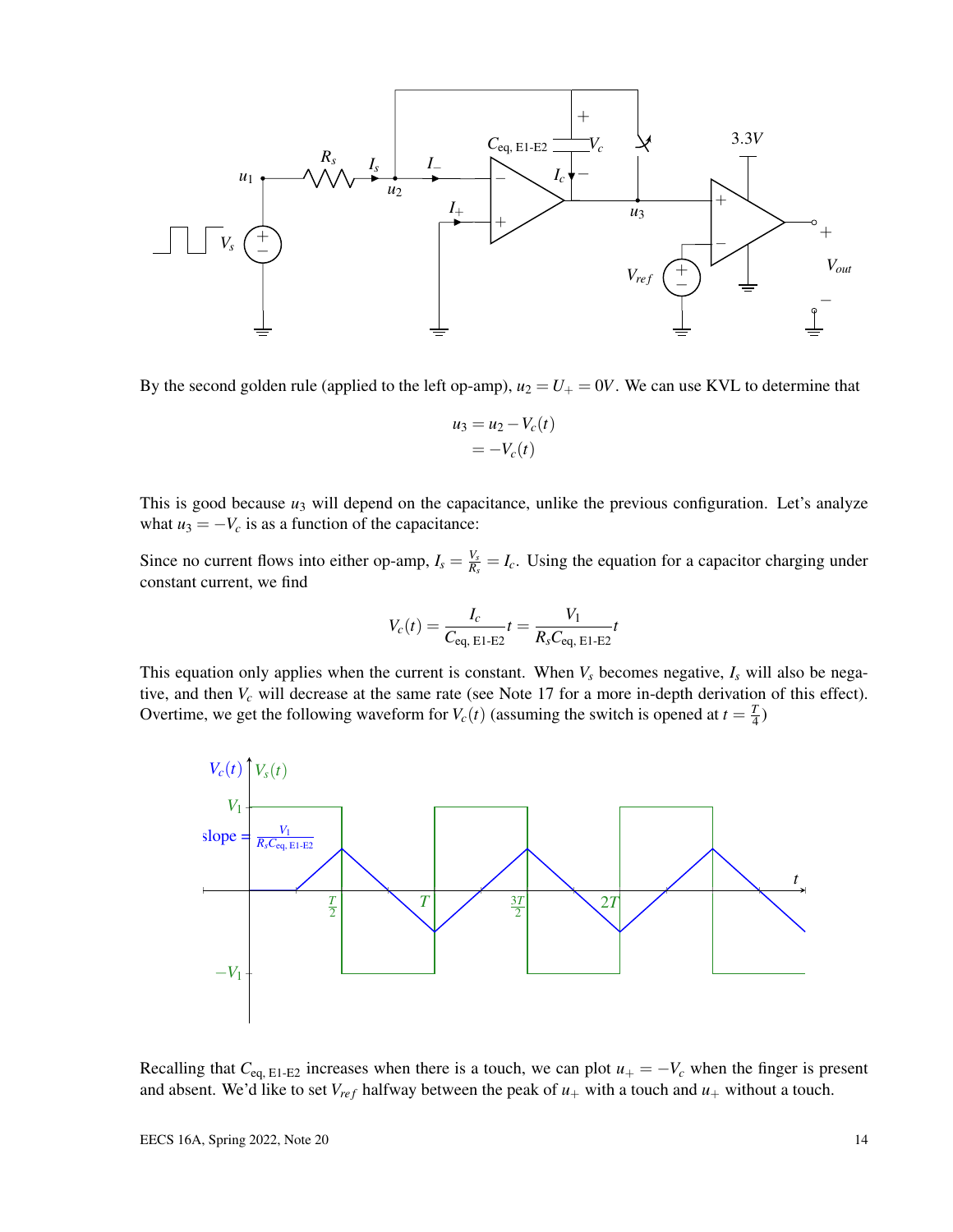

Using the equations for a comparator, we find

$$
V_{out} = \begin{cases} 0V & \text{if } u_{+} < V_{ref} \\ 3.3V & \text{if } u_{+} > V_{ref} \end{cases}
$$

We get the following waveforms when there is a touch:



When there is no touch, there is an increase in  $V_{out}$  every period, as shown below: